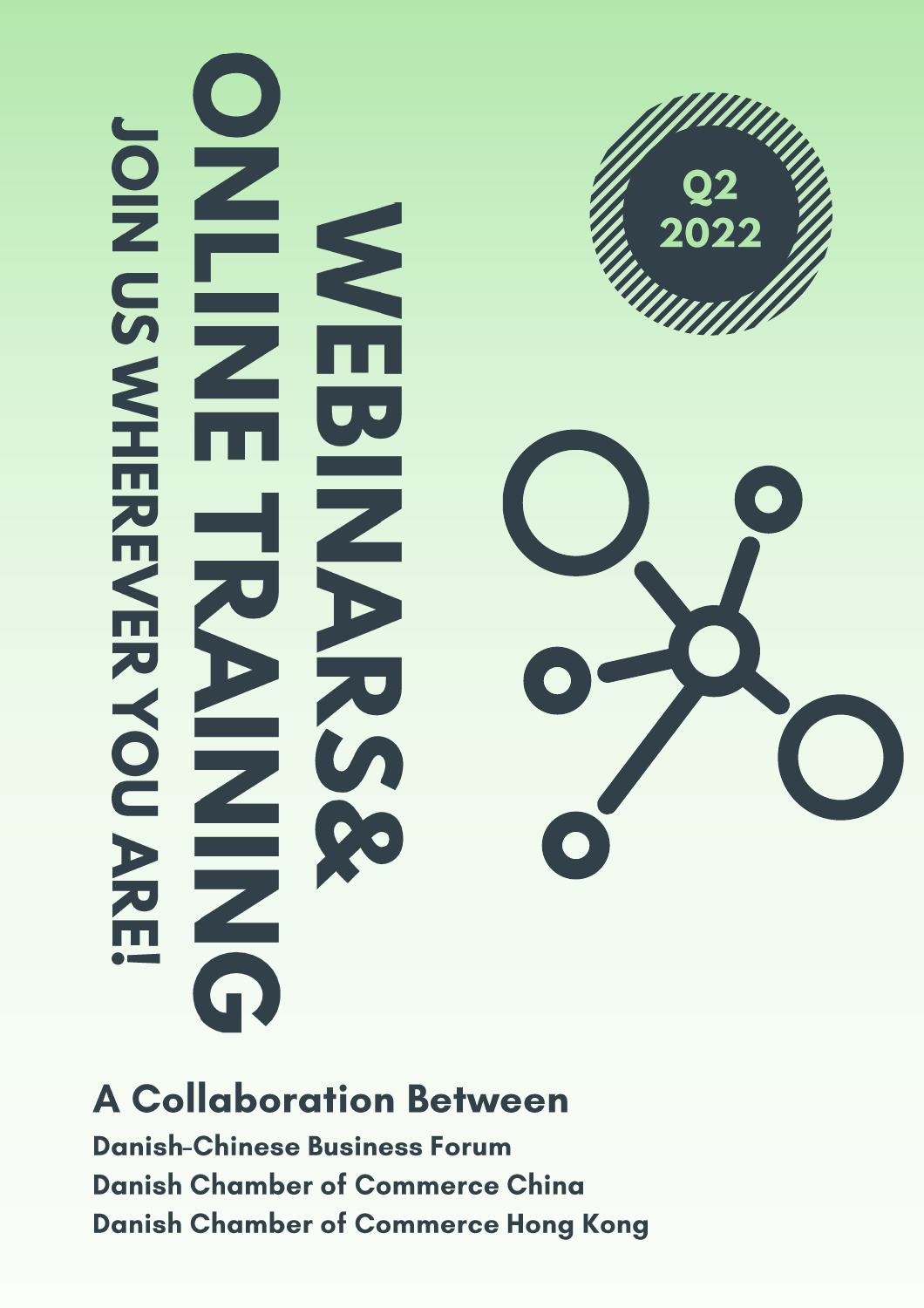# **PROGRAMME**

### **APRIL**

- 5 Apr. 2022 **Solving IP Problems Crossing Multiple International Borders Using Minimal Resources** By Thomas L. Ewing, Senior IP Strategist at AWA Patent A/S
- 12 Apr. 2022 Overview of the Recent IP-related Legal Developments in China By Matias Zubimendi, IP Business Advisor at China IPR SME Helpdesk

# **MAY**

- 10 May 2022 Energy Efficiency and Meeting Sustainability Targets in **Chinese Supply Chains** By Johan Anell, Partner at Asia Perspective
- **17 May 2022 ESG Trends in Ching** By MioTech Experts
- **24 May 2022 Digital Contracting, E-Signatures and E-Invoices** By Philippe Snel, Managing Director at Da Wo Law Firm Shanghai and Mikkel Hippe Brun, SVP APC at Tradeshift

# **JUNE**

**1 June 2022 Influencing Technical Standardization Settings in China?** By Dr. Tim Rühlig, Research Fellow, Technology and Global Affairs Program and Associate Research Fellow, Swedish Institute for International Affairs; Marie Shou, Head of Department, and Pouline Terpager, Chief Consultant, both from Danske Bank

**7 June 2022** Danish Alumni in China - What Is It, and How Can It Benefit (Date TBC) **Your Danish Company?** By Erik Wernberg-Tougaard, Innovation Officer, Higher Education And Science, Innovation Centre DK in Shanghai









 $\epsilon$ 

 $\bullet$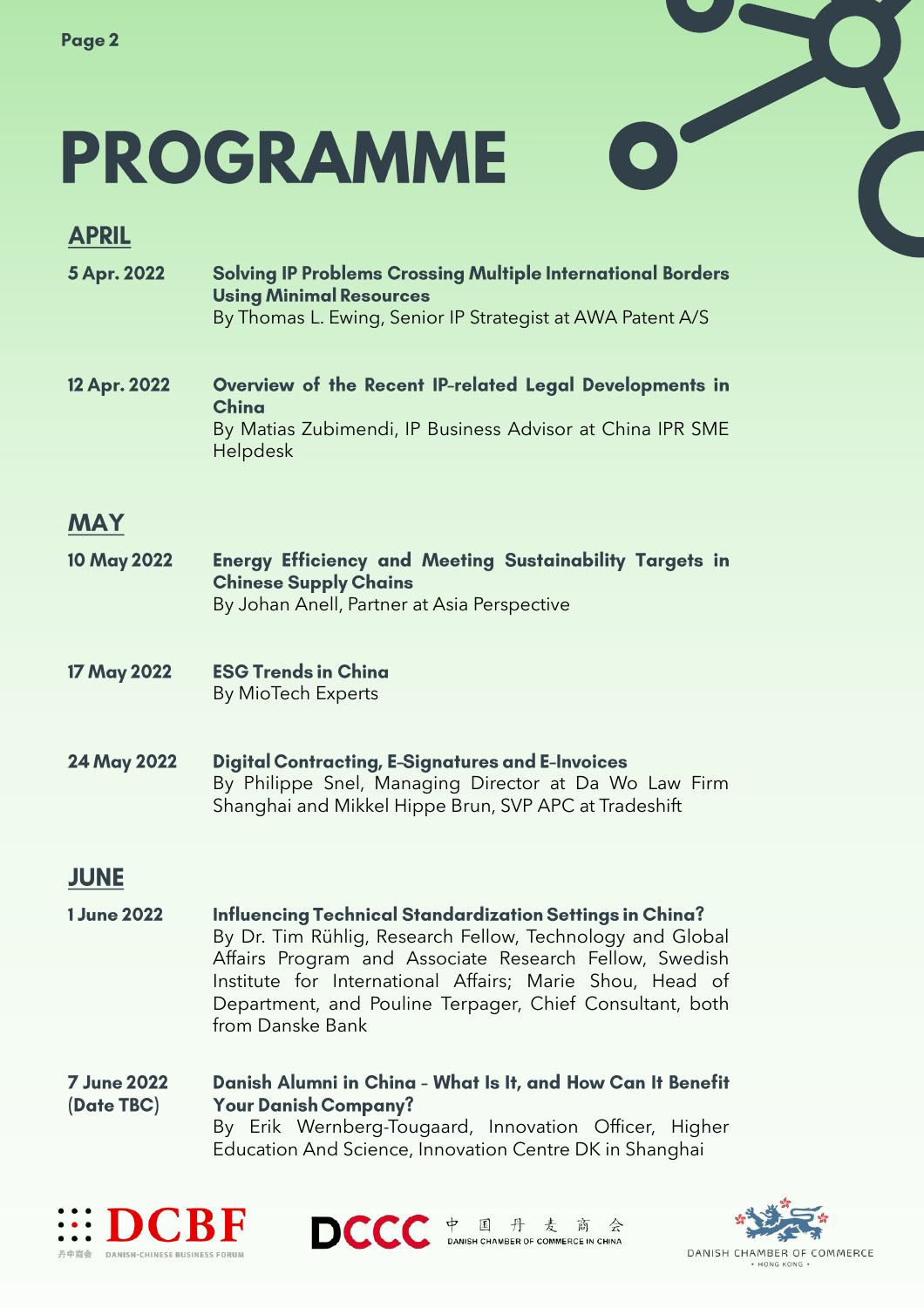# **WEBINARS & ONLINE TRAINING**

All activities in this programme are for members of *Danish-Chinese Business Forum*, *Danish Chamber of Commerce in China*, and/or *Danish Chamber of Commerce Hong Kong*.

If your organisation is a member of one of these organisations, but you have not received the **sign-up links**, please contact [info@dcbf.dk](mailto:info@dcbf.dk) to receive the Webinar Programme for Members.







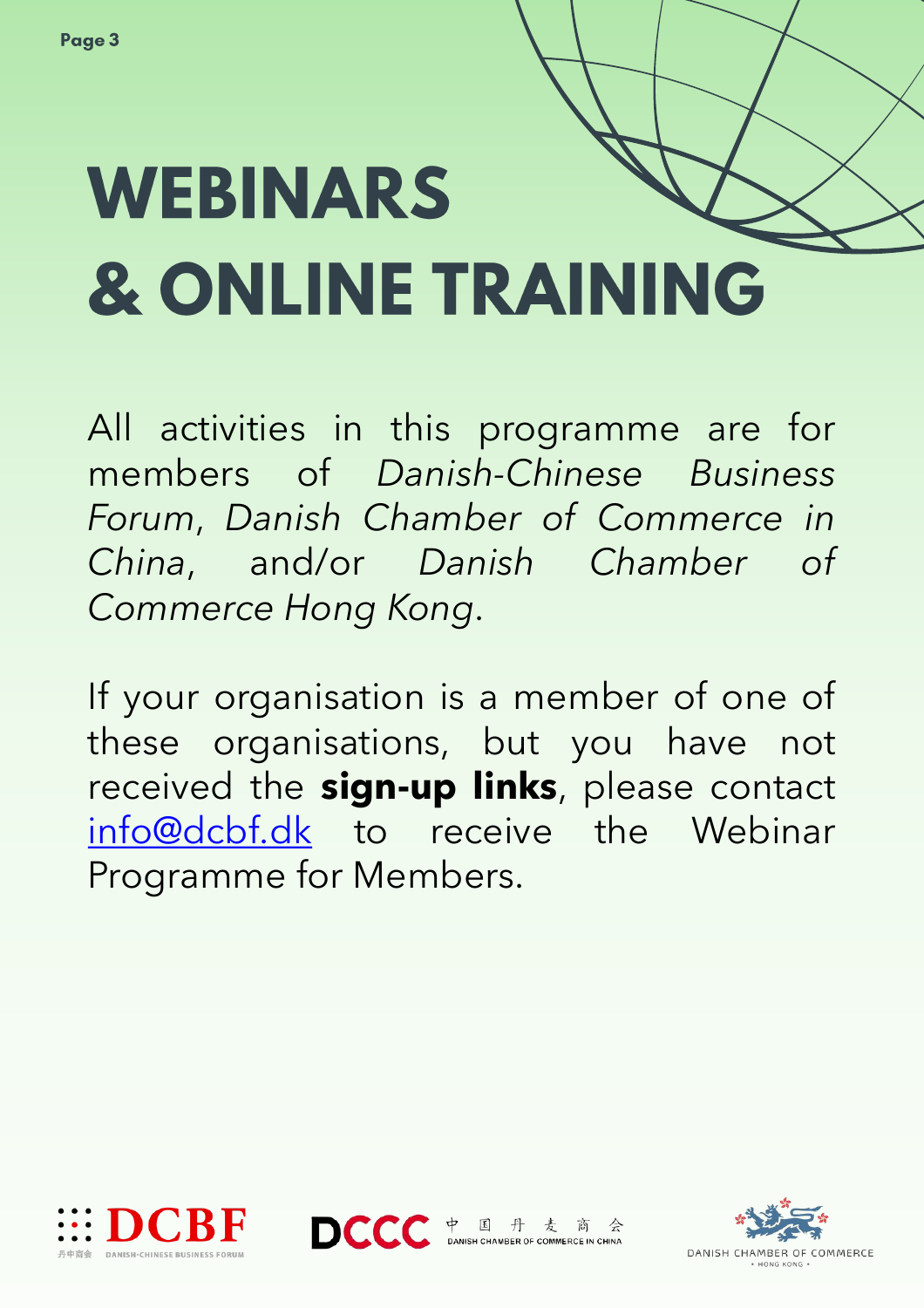

#### *(9:00-10:00 a.m. DK/3:00-4:00 p.m. CN)* 5th April 2022 Solving IP Problems Crossing Multiple International Borders **Using Minimal Resources**

*By Thomas L. Ewing, Senior IP Strategist at AWA Patent A/S*

From a commercial point of view, it is usually easy to decide how to handle the big IP cases, where a lot is at stake, and likewise for the little cases. But what about the "medium" cases, where the immediate financial risk might be low but where the negative long-term market signal for doing nothing might be high? This seminar attempts to offer a conceptual framework from a commercial perspective for solving such cases. The seminar will be illustrated with a case in point whose solution involved enforcement, or threatened enforcement, in China for the purpose of solving a commercial problem in the USA. Thus, the seminar will anchor its conceptual framework with a series of practical, low-cost, real-world actions.

Thomas is senior IP Strategist at AWA AB in Sweden. He holds several degrees, and he is in the final stages of completing his PhD in industrial management and economics. All his research has been focused on intellectual property.

#### *(9:00-10:00 a.m. DK/3:00-4:00 p.m. CN)* 12th April 2022 Overview of the Recent IP-related Legal Developments in China *By Matias Zubimendi, IP Business Advisor at China IPR SME Helpdesk*

On October 17<sup>th</sup>, 2020, the National People's Congress Standing Committee approved the Patent Law amendment, which entered into force on 1 June 2021. The key provisions of the new law include an increase in statutory damages, patent term restoration and a mechanism for early resolution of patent disputes in the pharmaceutical industry. Furthermore, the new law extends the design patent term from 10 to 15 years.

On November 11<sup>th</sup>, 2020, the National People's Congress Standing Committee approved the Copyright Law amendment, which entered into force on 1<sup>st</sup> of June 2021. The new copyright law expands the works protectable by copyright to adapt to the newest technological developments. It also increases statutory damages, authorises technological protection measures, reinforces the investigative powers of copyright authorities and shifts the burden of proof in infringement cases in favour of the right holder. During this online training, the Helpdesk provides an overview of these recent changes and explains what impact these changes can have for the SMEs. The online training will include a Q&A session at the end of the event allowing attendees to pose questions to the speaker.





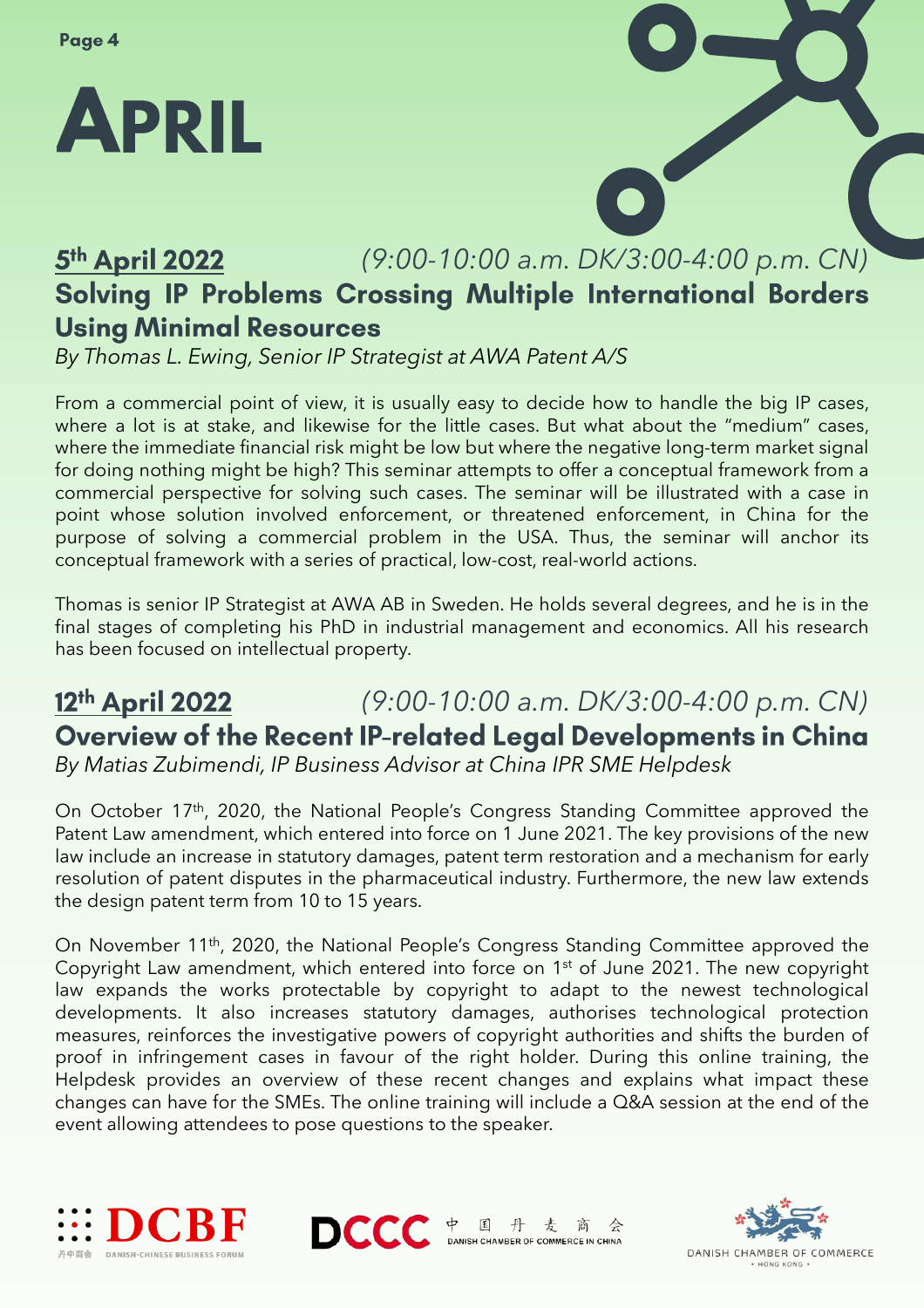



#### *(9:00-10:00 a.m. DK/3:00-4:00 p.m. CN)* 10<sup>th</sup> May 2022 **Energy Efficiency and Meeting Sustainability Targets in Chinese Supply Chains**

*By Johan Anell, Partner at Asia Perspective, a Leading Nordic Management Consultancy with Offices Across East Asia*

Johan Anell, Partner at Asia Perspective and based in Beijing, has a background from the automotive industry and M.Sc. in Industrial Engineering and management. Johan will speak on how Nordic companies act now in order to secure that their Asian supply chains are sustainable and contribute to meeting global ambitions. The climate and energy challenge the world is facing will shape policy and economics for many years, companies need to prepare for handling the risks and transforming their supply chains. Europe is preparing for a carbon border-tax and China is increasingly enacting policies affecting manufacturers who are major users of energy. Governments and financial markets are increasingly demanding transparency deeper into the supply chain and companies need to proactively work with data on the hereand-now and plan for their future supply chains as an integral part of corporate strategy.

### 17th May 2022 **ESG Trends in Ching** *By MioTech Experts*

*(9:00-10:00 a.m. DK/3:00-4:00 p.m. CN)*

ESG (Environmental, Social and Governance) investments are a way to achieve SRI (Socially Responsible Investment). For this session, participants will get introduced to the state of ESG trends on the Chinese market through case studies presented. Further, the session will focus on sharing advice and best practices for Danish companies who are either already operating on the Chinese market - or looking to enter. The session will conclude with a Q&A session where your relevant questions are most welcomed.

中







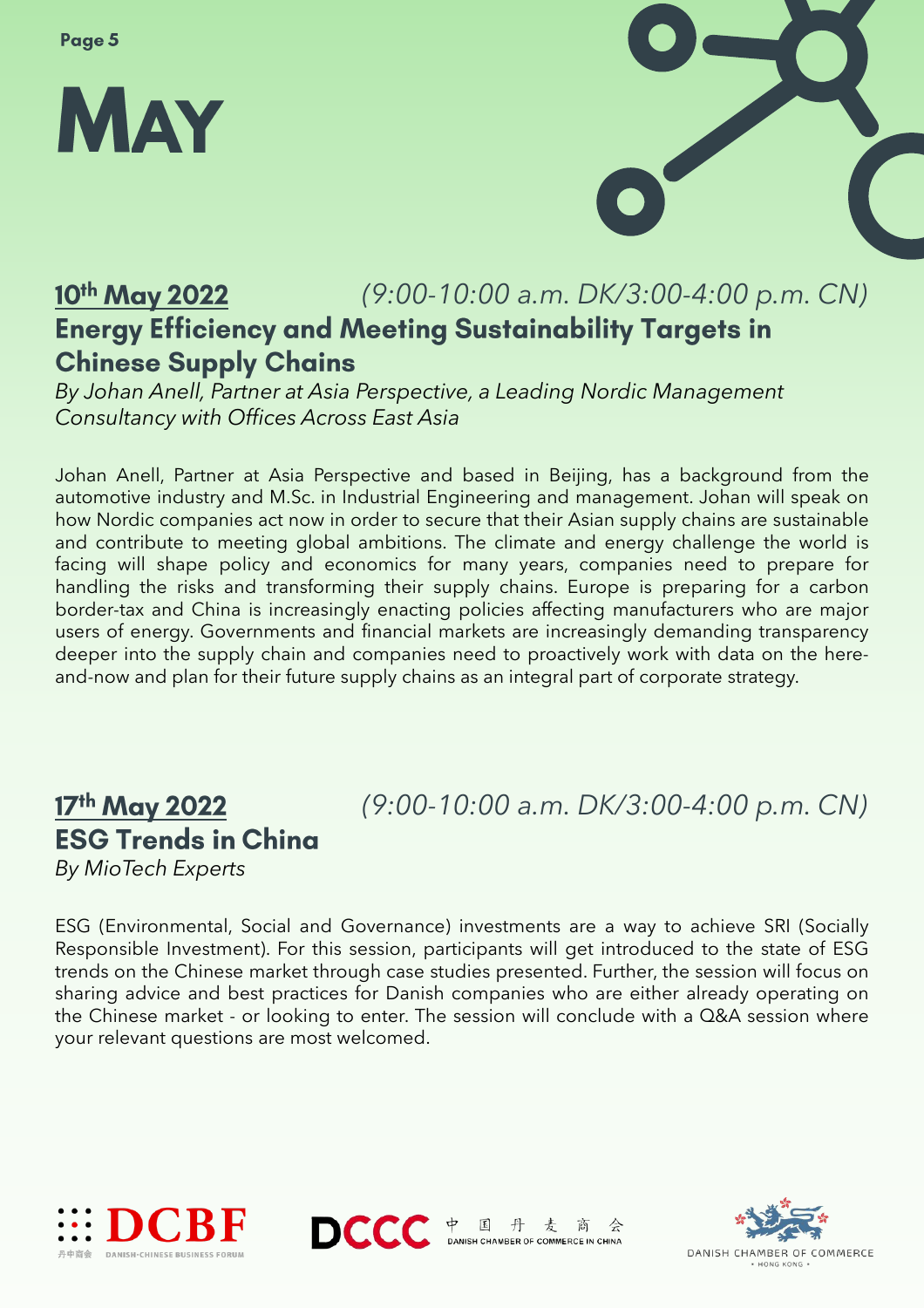



#### 24<sup>th</sup> May 2022 *(9:00-10:00 a.m. DK/3:00-4:00 p.m. CN)* **Digital Contracting, E-Signatures and E-Invoices**

*By Philippe Snel, Managing Director at Da Wo Law Firm Shanghai and Mikkel Hippe Brun, SVP APC at Tradeshift*

Da Wo Law Firm will present on remote contracting. Travelling to China is expected to remain restricted until the end of 2022, but more likely, well into 2023. Nevertheless, business must go on and contracts are concluded every day with China. This presentation will present practical and legal recommendations on how to best negotiate, conclude, perform, and eventually enforce a contract from afar, by relying solely on digital tools.

Tradeshift will present on E-Invoicing in China. This is gaining momentum with a centralized model where all invoices are registered with the tax-authorities. This move opens opportunities for automation and compliance in accounts payable and finance. Tradeshift has been servicing multinational companies' e-invoicing needs in China for more than 7 years and will share the latest developments on e-invoicing in China.





中